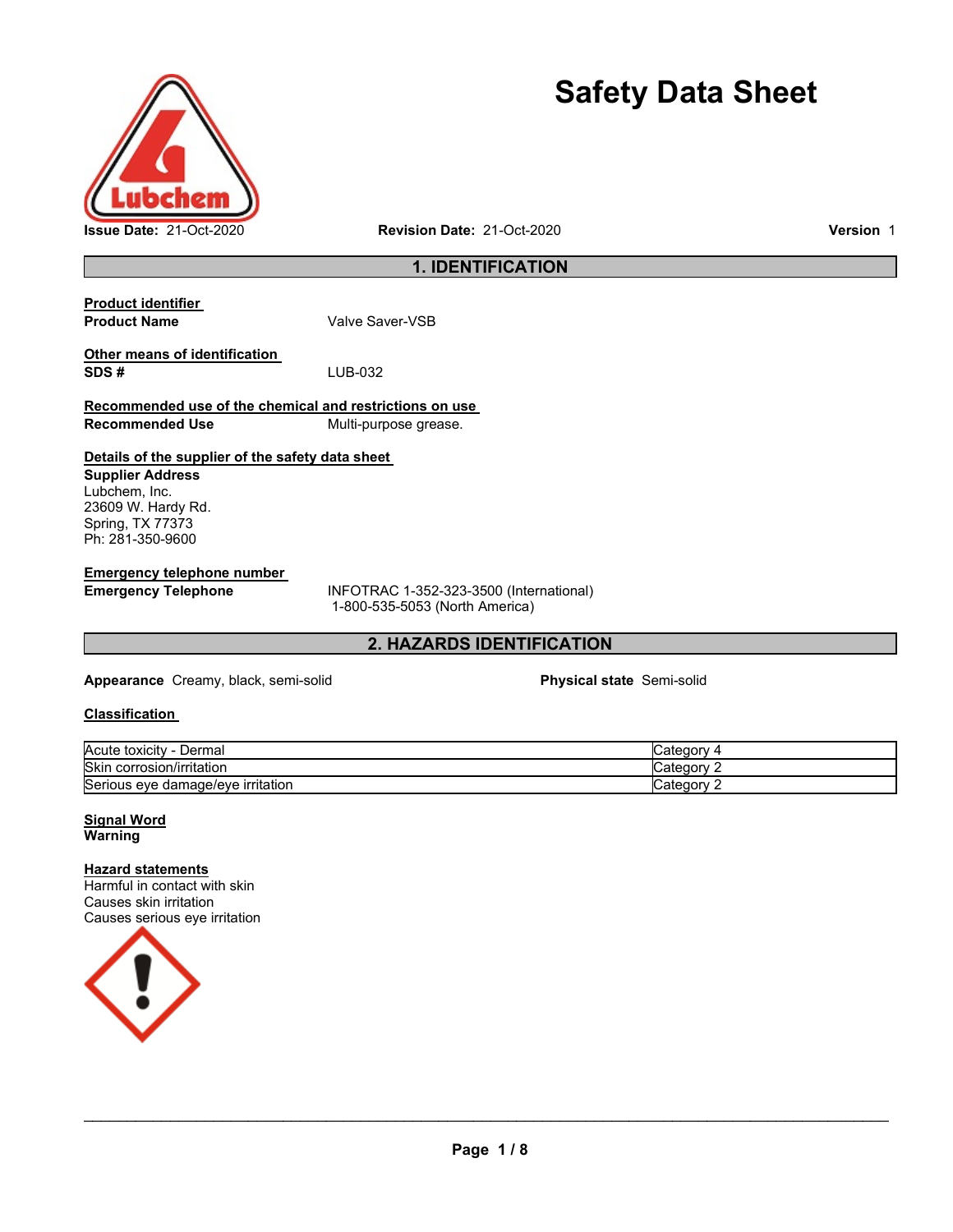#### **Precautionary Statements - Prevention**

Wear protective gloves/protective clothing/eye protection/face protection Wash face, hands and any exposed skin thoroughly after handling

#### **Precautionary Statements - Response**

IF IN EYES: Rinse cautiously with water for several minutes. Remove contact lenses, if present and easy to do. Continue rinsing If eye irritation persists: Get medical advice/attention IF ON SKIN: Wash with plenty of water and soap

\_\_\_\_\_\_\_\_\_\_\_\_\_\_\_\_\_\_\_\_\_\_\_\_\_\_\_\_\_\_\_\_\_\_\_\_\_\_\_\_\_\_\_\_\_\_\_\_\_\_\_\_\_\_\_\_\_\_\_\_\_\_\_\_\_\_\_\_\_\_\_\_\_\_\_\_\_\_\_\_\_\_\_\_\_\_\_\_\_\_\_\_\_

Take off contaminated clothing and wash before reuse

If skin irritation occurs: Get medical advice/attention

#### **Precautionary Statements - Disposal**

Dispose of contents/container to an approved waste disposal plant

#### **3. COMPOSITION/INFORMATION ON INGREDIENTS**

| <b>Chemical name</b>                       | <b>CAS No</b> | Weight-% |
|--------------------------------------------|---------------|----------|
| Severely Hydrotreated Heavy Naphthenic     | 64742-52-5    | 85-90    |
| Petroleum Oil                              |               |          |
| Residual oils (petroleum), solvent dewaxed | 64742-62-7    | 20-25    |
| Proprietary                                | Proprietary   | $5 - 10$ |
| Graphite                                   | 7782-42-5     | $1-5$    |

\*\*If Chemical Name/CAS No is "proprietary" and/or Weight-% is listed as a range, the specific chemical identity and/or percentage of composition has been withheld as a trade secret.\*\*

### **4. FIRST AID MEASURES**

#### **Description of first aid measures**

| <b>Eye Contact</b>                                                         | Rinse cautiously with water for several minutes. Remove contact lenses, if present and<br>easy to do. Continue rinsing. If eye irritation persists: Get medical advice/attention. |  |
|----------------------------------------------------------------------------|-----------------------------------------------------------------------------------------------------------------------------------------------------------------------------------|--|
| <b>Skin Contact</b>                                                        | Wash with plenty of soap and water. Take off contaminated clothing and wash it before<br>reuse. If skin irritation occurs: Get medical advice/attention.                          |  |
| <b>Inhalation</b>                                                          | Remove to fresh air.                                                                                                                                                              |  |
| Ingestion                                                                  | Clean mouth with water and drink afterwards plenty of water.                                                                                                                      |  |
| Most important symptoms and effects, both acute and delayed                |                                                                                                                                                                                   |  |
| <b>Symptoms</b>                                                            | May be harmful if swallowed. Harmful in contact with skin. Causes skin irritation. Causes<br>serious eye irritation.                                                              |  |
| Indication of any immediate medical attention and special treatment needed |                                                                                                                                                                                   |  |
| <b>Notes to Physician</b>                                                  | Treat symptomatically.                                                                                                                                                            |  |

### **5. FIRE-FIGHTING MEASURES**

#### **Suitable Extinguishing Media**

Use extinguishing measures that are appropriate to local circumstances and the surrounding environment.

#### **Unsuitable Extinguishing Media** Not determined.

#### **Specific Hazards Arising from the Chemical**

Not determined.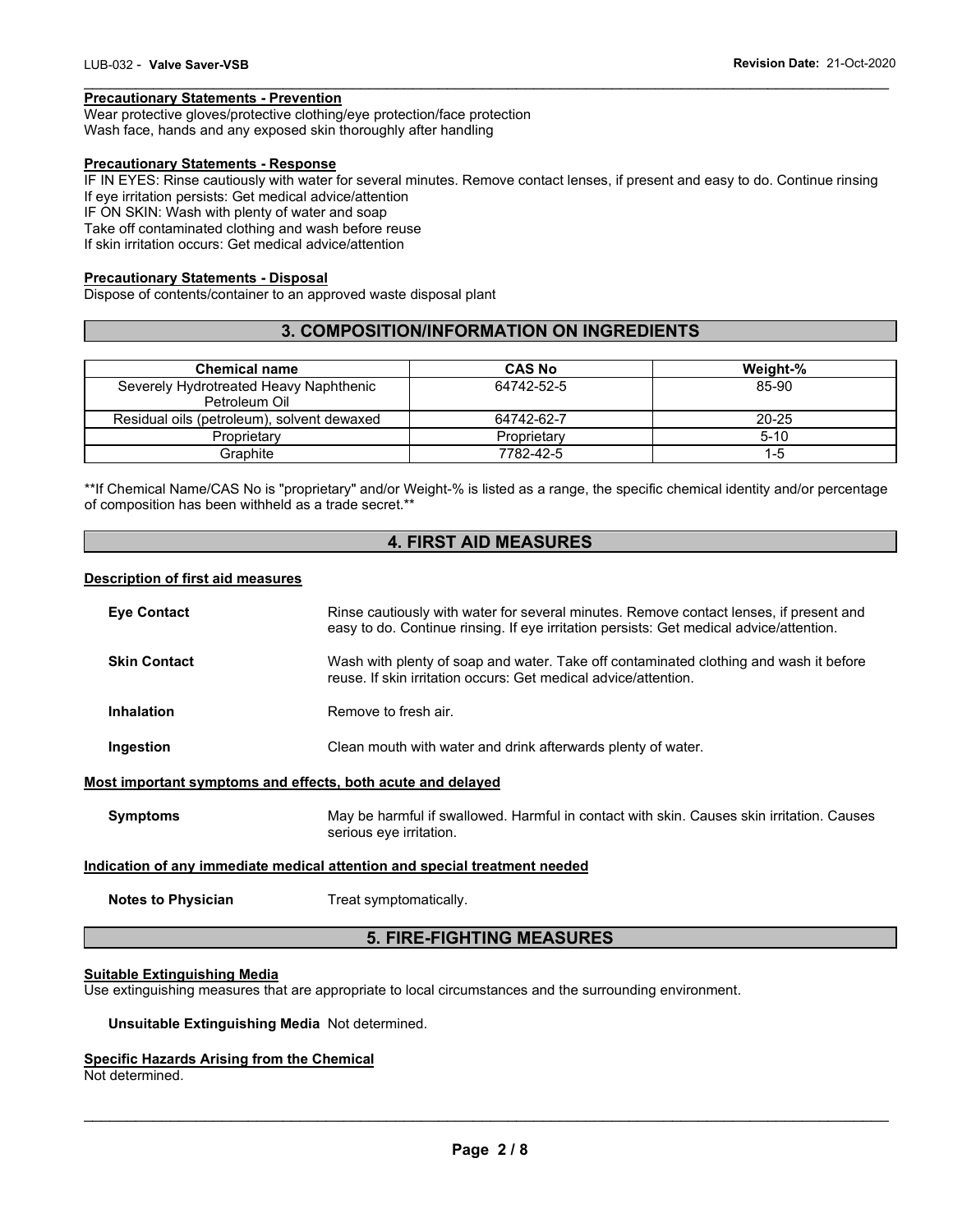#### \_\_\_\_\_\_\_\_\_\_\_\_\_\_\_\_\_\_\_\_\_\_\_\_\_\_\_\_\_\_\_\_\_\_\_\_\_\_\_\_\_\_\_\_\_\_\_\_\_\_\_\_\_\_\_\_\_\_\_\_\_\_\_\_\_\_\_\_\_\_\_\_\_\_\_\_\_\_\_\_\_\_\_\_\_\_\_\_\_\_\_\_\_ **Protective equipment and precautions for firefighters**

As in any fire, wear self-contained breathing apparatus pressure-demand, MSHA/NIOSH (approved or equivalent) and full protective gear.

### **6. ACCIDENTAL RELEASE MEASURES**

| Personal precautions, protective equipment and emergency procedures |                                                                                                                                         |  |  |
|---------------------------------------------------------------------|-----------------------------------------------------------------------------------------------------------------------------------------|--|--|
| <b>Personal Precautions</b>                                         | Use personal protective equipment as required.                                                                                          |  |  |
| <b>Environmental precautions</b>                                    |                                                                                                                                         |  |  |
| <b>Environmental precautions</b>                                    | See Section 12 for additional Ecological Information.                                                                                   |  |  |
| Methods and material for containment and cleaning up                |                                                                                                                                         |  |  |
| <b>Methods for Containment</b>                                      | Prevent further leakage or spillage if safe to do so.                                                                                   |  |  |
| <b>Methods for Clean-Up</b>                                         | Keep in suitable, closed containers for disposal.                                                                                       |  |  |
|                                                                     | 7. HANDLING AND STORAGE                                                                                                                 |  |  |
| <b>Precautions for safe handling</b>                                |                                                                                                                                         |  |  |
| <b>Advice on Safe Handling</b>                                      | Wear protective gloves/protective clothing and eye/face protection. Wash face, hands and<br>any exposed skin thoroughly after handling. |  |  |
| Conditions for safe storage, including any incompatibilities        |                                                                                                                                         |  |  |
| <b>Storage Conditions</b>                                           | Keep containers tightly closed in a dry, cool and well-ventilated place.                                                                |  |  |
| <b>Incompatible Materials</b>                                       | None known based on information supplied.                                                                                               |  |  |

### **8. EXPOSURE CONTROLS/PERSONAL PROTECTION**

### **Exposure Guidelines**

| <b>Chemical name</b>                   | <b>ACGIH TLV</b>                      | <b>OSHA PEL</b>                              | <b>NIOSH IDLH</b>                  |
|----------------------------------------|---------------------------------------|----------------------------------------------|------------------------------------|
| Severely Hydrotreated Heavy Naphthenic | TWA: $5 \text{ mg/m}^3$ (oil mist)    | TWA: $5mg/m3$ (oil mist)                     | TWA: none estab.                   |
| Petroleum Oil                          | STEL: 10 mg/m <sup>3</sup> (oil mist) | STEL: none estab.                            | STEL: none estab.                  |
| 64742-52-5                             |                                       |                                              |                                    |
| Proprietary                            | TWA: 20 ppm                           | TWA: 50 ppm                                  | IDLH: 700 ppm                      |
|                                        |                                       | TWA: 240 mg/m <sup>3</sup>                   | TWA: 5 ppm                         |
|                                        |                                       | (vacated) TWA: 25 ppm                        | TWA: 24 mg/m <sup>3</sup>          |
|                                        |                                       | (vacated) TWA: $120 \text{ mg/m}^3$          |                                    |
|                                        |                                       | (vacated) S*                                 |                                    |
|                                        |                                       | $S^*$                                        |                                    |
| Graphite                               | TWA: $2 \text{ mg/m}^3$ respirable    | TWA: 15 mg/m <sup>3</sup> total dust         | IDLH: 1250 mg/m <sup>3</sup>       |
| 7782-42-5                              | particulate matter all forms except   | synthetic                                    | TWA: 2.5 mg/m <sup>3</sup> natural |
|                                        | graphite fibers                       | TWA: 5 mg/m <sup>3</sup> respirable fraction | respirable dust                    |
|                                        |                                       | synthetic                                    |                                    |
|                                        |                                       | (vacated) TWA: 2.5 mg/m <sup>3</sup>         |                                    |
|                                        |                                       | respirable dust natural                      |                                    |
|                                        |                                       | (vacated) TWA: $10 \text{ mg/m}^3$ total     |                                    |
|                                        |                                       | dust synthetic                               |                                    |
|                                        |                                       | (vacated) TWA: $5 \text{ mg/m}^3$            |                                    |
|                                        |                                       | respirable fraction synthetic                |                                    |
|                                        |                                       | TWA: 15 mppcf natural                        |                                    |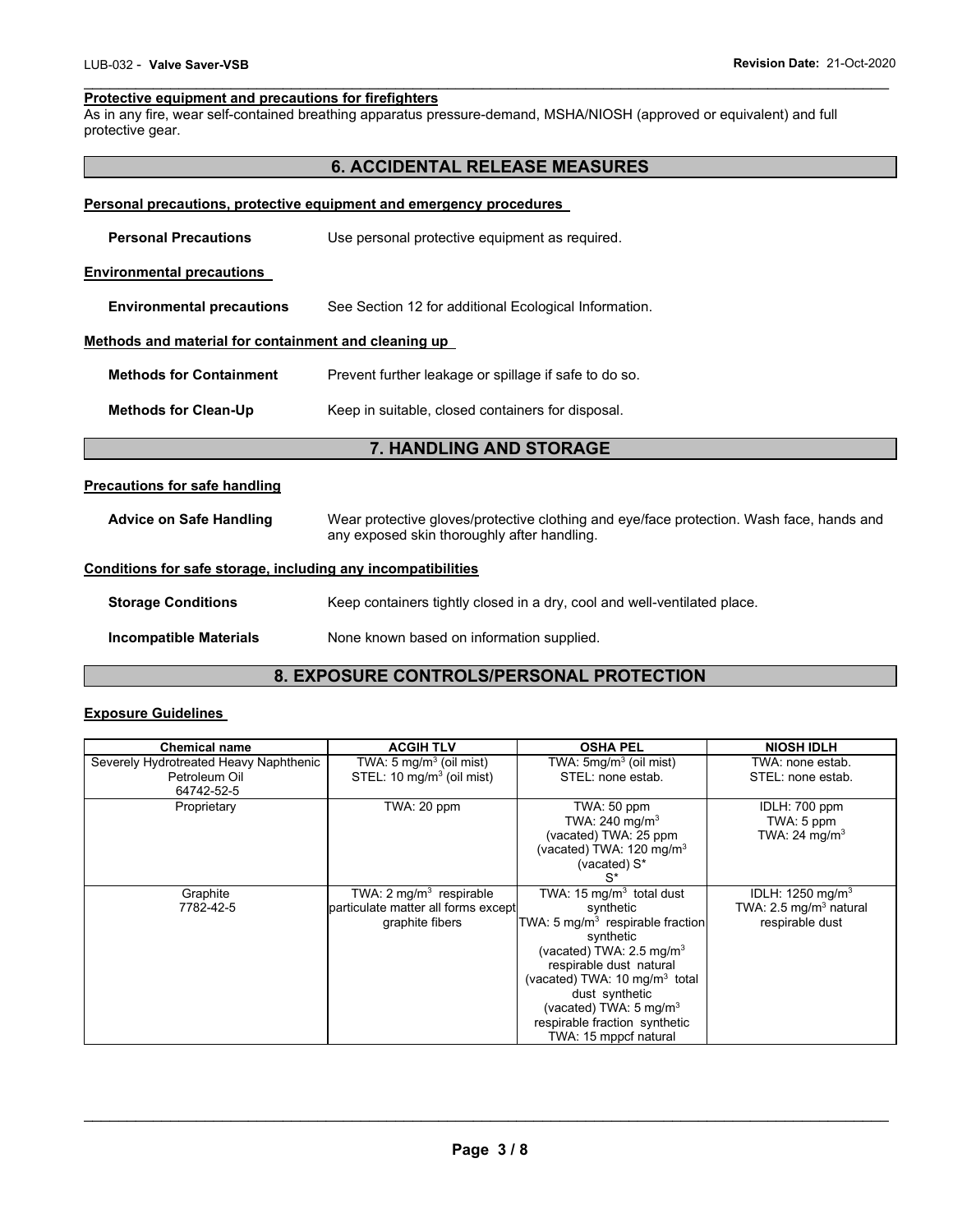#### **Appropriate engineering controls**

**Engineering Controls Apply technical measures to comply with the occupational exposure limits.** 

\_\_\_\_\_\_\_\_\_\_\_\_\_\_\_\_\_\_\_\_\_\_\_\_\_\_\_\_\_\_\_\_\_\_\_\_\_\_\_\_\_\_\_\_\_\_\_\_\_\_\_\_\_\_\_\_\_\_\_\_\_\_\_\_\_\_\_\_\_\_\_\_\_\_\_\_\_\_\_\_\_\_\_\_\_\_\_\_\_\_\_\_\_

#### **Individual protection measures, such as personal protective equipment**

| <b>Eve/Face Protection</b>      | Refer to 29 CFR 1910.133 for eye and face protection regulations.  |
|---------------------------------|--------------------------------------------------------------------|
| <b>Skin and Body Protection</b> | Refer to 29 CFR 1910.138 for appropriate skin and body protection. |
| <b>Respiratory Protection</b>   | Refer to 29 CFR 1910.134 for respiratory protection requirements.  |

**General Hygiene Considerations** Handle in accordance with good industrial hygiene and safety practice.

### **9. PHYSICAL AND CHEMICAL PROPERTIES**

#### **Information on basic physical and chemical properties**

| <b>Physical state</b><br>Appearance<br>Color | Semi-solid<br>Creamy, black, semi-solid<br><b>Black</b> | Odor<br><b>Odor Threshold</b> | Not determined<br>Not determined |
|----------------------------------------------|---------------------------------------------------------|-------------------------------|----------------------------------|
| <b>Property</b>                              | Values                                                  | Remarks • Method              |                                  |
| рH                                           | Not determined                                          |                               |                                  |
| Melting point / freezing point               | $-40$ °C / $-40$ °F                                     |                               |                                  |
| Boiling point / boiling range                | Not determined                                          |                               |                                  |
| <b>Flash point</b>                           | 151.7 °C / 305 °F                                       |                               |                                  |
| <b>Evaporation Rate</b>                      | Not determined                                          |                               |                                  |
| <b>Flammability (Solid, Gas)</b>             | Not determined                                          |                               |                                  |
| <b>Flammability Limit in Air</b>             |                                                         |                               |                                  |
| Upper flammability or explosive<br>limits    | Not determined                                          |                               |                                  |
| Lower flammability or explosive<br>limits    | Not determined                                          |                               |                                  |
| <b>Vapor Pressure</b>                        | Not determined                                          |                               |                                  |
| <b>Vapor Density</b>                         | Not determined                                          |                               |                                  |
| <b>Relative Density</b>                      | Not determined                                          |                               |                                  |
| <b>Water Solubility</b>                      | Not soluble in water                                    |                               |                                  |
| Solubility in other solvents                 | Not determined                                          |                               |                                  |
| <b>Partition Coefficient</b>                 | Not determined                                          |                               |                                  |
| <b>Autoignition temperature</b>              | Not determined                                          |                               |                                  |
| <b>Decomposition temperature</b>             | Not determined                                          |                               |                                  |
| <b>Kinematic viscosity</b>                   | Not determined                                          |                               |                                  |
| <b>Dynamic Viscosity</b>                     | Not determined                                          |                               |                                  |
| <b>Explosive Properties</b>                  | Not determined                                          |                               |                                  |
| <b>Oxidizing Properties</b>                  | Not determined                                          |                               |                                  |

### **10. STABILITY AND REACTIVITY**

#### **Reactivity**

Not reactive under normal conditions.

#### **Chemical stability**

Stable under recommended storage conditions.

#### **Possibility of hazardous reactions**

None under normal processing.

### **Conditions to Avoid**

Keep out of reach of children.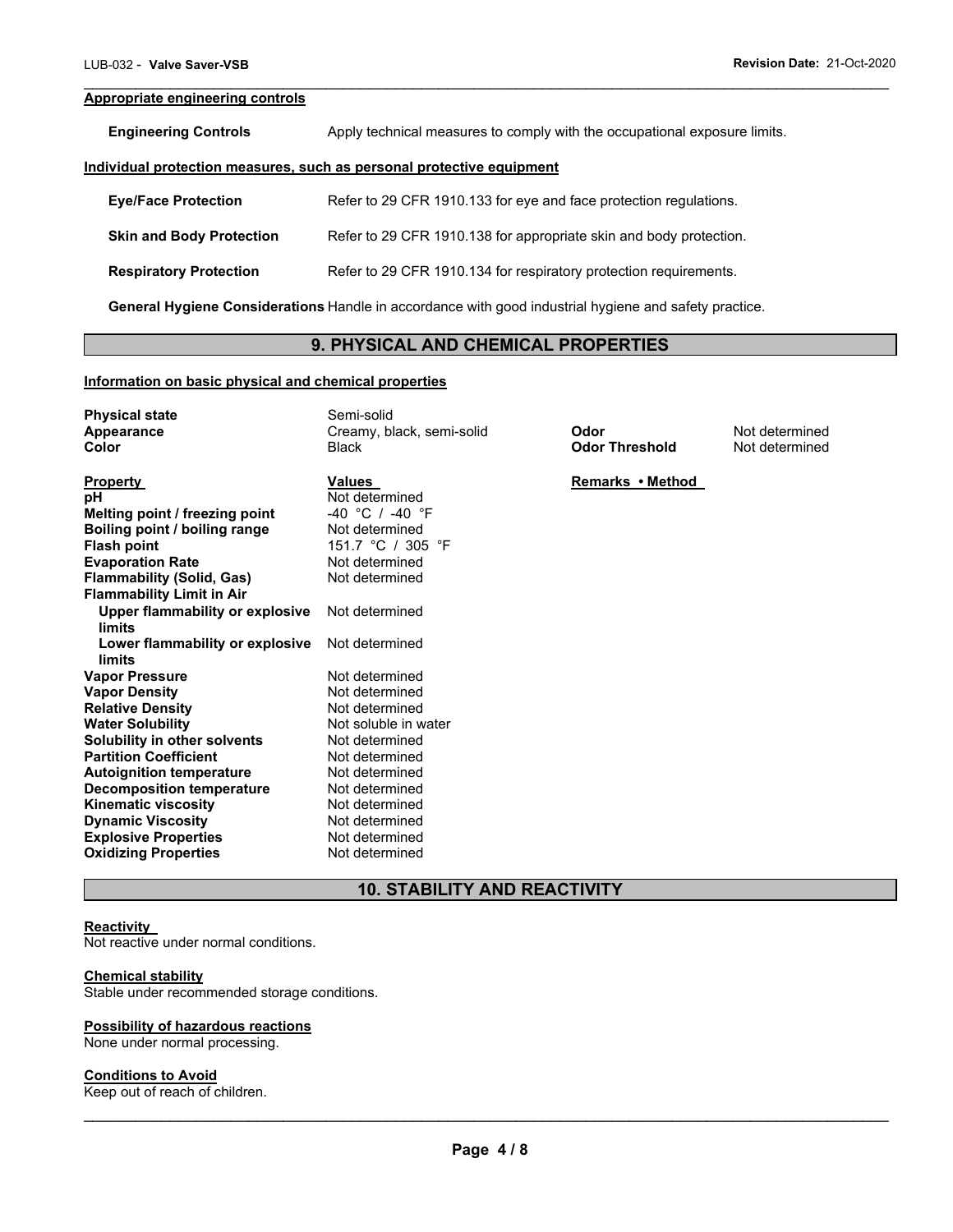### **Incompatible materials**

None known based on information supplied.

### **Hazardous decomposition products**

None known based on information supplied.

### **11. TOXICOLOGICAL INFORMATION**

\_\_\_\_\_\_\_\_\_\_\_\_\_\_\_\_\_\_\_\_\_\_\_\_\_\_\_\_\_\_\_\_\_\_\_\_\_\_\_\_\_\_\_\_\_\_\_\_\_\_\_\_\_\_\_\_\_\_\_\_\_\_\_\_\_\_\_\_\_\_\_\_\_\_\_\_\_\_\_\_\_\_\_\_\_\_\_\_\_\_\_\_\_

#### **Information on likely routes of exposure**

| <b>Eye Contact</b>  | Avoid contact with eyes.      |
|---------------------|-------------------------------|
| <b>Skin Contact</b> | Harmful in contact with skin. |
| <b>Inhalation</b>   | Do not inhale.                |
| Ingestion           | May be harmful if swallowed.  |

#### **Component Information**

| <b>Chemical name</b>                                                  | Oral LD50            | Dermal LD50             | <b>Inhalation LC50</b>                         |
|-----------------------------------------------------------------------|----------------------|-------------------------|------------------------------------------------|
| Severely Hydrotreated Heavy<br>Naphthenic Petroleum Oil<br>64742-52-5 | $>$ 5000 mg/kg (Rat) | $>$ 2000 mg/kg (Rabbit) | $\overline{\phantom{0}}$                       |
| Residual oils (petroleum), solvent<br>dewaxed<br>64742-62-7           | $>$ 5000 mg/kg (Rat) | $>$ 2000 mg/kg (Rabbit) | $= 2.18$ mg/L (Rat) 4 h                        |
| Proprietary                                                           | $= 470$ mg/kg (Rat)  | $= 435$ mg/kg (Rabbit)  | $= 486$ ppm (Rat) 4 h = 450 ppm<br>$Rat$ ) 4 h |
| Graphite<br>7782-42-5                                                 |                      |                         | $>$ 2000 mg/m <sup>3</sup> (Rat) 4 h           |

#### **Symptoms related to the physical, chemical and toxicological characteristics**

**Symptoms** Please see section 4 of this SDS for symptoms.

### **Delayed and immediate effects as well as chronic effects from short and long-term exposure**

| <b>Skin corrosion/irritation</b>     | Causes skin irritation.        |
|--------------------------------------|--------------------------------|
| Serious eye damage/eye<br>irritation | Causes serious eye irritation. |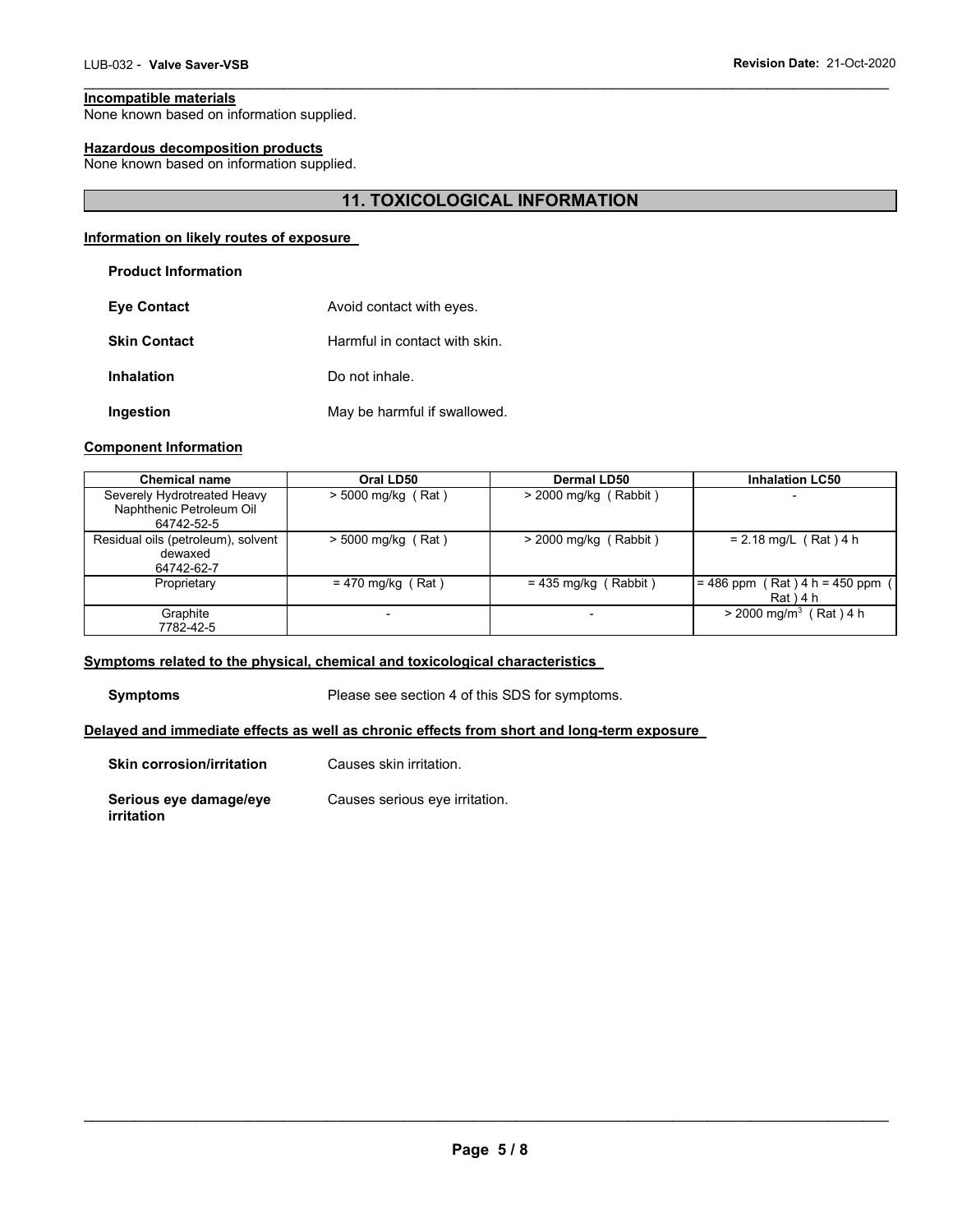\_\_\_\_\_\_\_\_\_\_\_\_\_\_\_\_\_\_\_\_\_\_\_\_\_\_\_\_\_\_\_\_\_\_\_\_\_\_\_\_\_\_\_\_\_\_\_\_\_\_\_\_\_\_\_\_\_\_\_\_\_\_\_\_\_\_\_\_\_\_\_\_\_\_\_\_\_\_\_\_\_\_\_\_\_\_\_\_\_\_\_\_\_ **Carcinogenicity** The component below belongs to the petroleum family, which has been shown to contain carcinogenic substances depending on the level of refinement. The carcinogen classification need not apply if it can be shown that the substance contains less than 3% dimethyl sulfoxide extract. Group 3 IARC components are "not classifiable as human carcinogens".

| <b>Chemical name</b>       | <b>ACGIH</b> | <b>IARC</b> | <b>NTP</b> | <b>OSHA</b> |
|----------------------------|--------------|-------------|------------|-------------|
| Severely Hydrotreated      | A2           | Group 1     | Known      |             |
| Heavy Naphthenic           |              |             |            |             |
| Petroleum Oil              |              |             |            |             |
| 64742-52-5                 |              |             |            |             |
| Residual oils (petroleum), | A2           | Group 1     | Known      |             |
| solvent dewaxed            |              |             |            |             |
| 64742-62-7                 |              |             |            |             |
| Proprietary                | A3           | Group 3     |            |             |
|                            |              |             |            |             |

#### **Legend**

*ACGIH (American Conference of Governmental Industrial Hygienists) A2 - Suspected Human Carcinogen A3 - Animal Carcinogen IARC (International Agency for Research on Cancer) Group 1 - Carcinogenic to Humans Group 3 IARC components are "not classifiable as human carcinogens" NTP (National Toxicology Program) Known - Known Carcinogen OSHA (Occupational Safety and Health Administration of the US Department of Labor) X - Present*  **Numerical measures of toxicity**

#### **The following values are calculated based on chapter 3.1 of the GHS document** .

| Oral LD50                            | 2,307.60 mg/kg |
|--------------------------------------|----------------|
| <b>Dermal LD50</b>                   | 1,556.80 mg/kg |
| Gas                                  | 2,916.70 mg/L  |
| <b>ATEmix (inhalation-dust/mist)</b> | 15.00 mg/L     |
| <b>ATEmix (inhalation-vapor)</b>     | 21.7490 mg/L   |

### **12. ECOLOGICAL INFORMATION**

### **Ecotoxicity**

The product is not classified as environmentally hazardous. However, this does not exclude the possibility that large or frequent spills can have a harmful or damaging effect on the environment.

#### **Component Information**

| <b>Chemical name</b>                                                  | Algae/aquatic plants | Fish                                                                                           | <b>Crustacea</b>                                                                   |
|-----------------------------------------------------------------------|----------------------|------------------------------------------------------------------------------------------------|------------------------------------------------------------------------------------|
| Severely Hydrotreated Heavy<br>Naphthenic Petroleum Oil<br>64742-52-5 |                      | 5000: 96 h Oncorhynchus mykiss<br>mg/L LC50                                                    | 1000: 48 h Daphnia magna mg/L<br>EC <sub>50</sub>                                  |
| Residual oils (petroleum), solvent<br>dewaxed<br>64742-62-7           |                      | 5000: 96 h Oncorhynchus mykiss<br>mg/L LC50                                                    | 1000: 48 h Daphnia magna mg/L<br>EC <sub>50</sub>                                  |
| Proprietary                                                           |                      | 2950: 96 h Lepomis macrochirus<br>mg/L LC50 1490: 96 h Lepomis<br>macrochirus mg/L LC50 static | 1000: 48 h Daphnia magna mg/L<br>EC50 1698 - 1940: 24 h Daphnia<br>magna mg/L EC50 |
| Graphite<br>7782-42-5                                                 |                      | 100: 96 h Danio rerio mg/L LC50<br>semi-static                                                 |                                                                                    |

#### **Persistence/Degradability**

Not determined.

#### **Bioaccumulation**

There is no data for this product.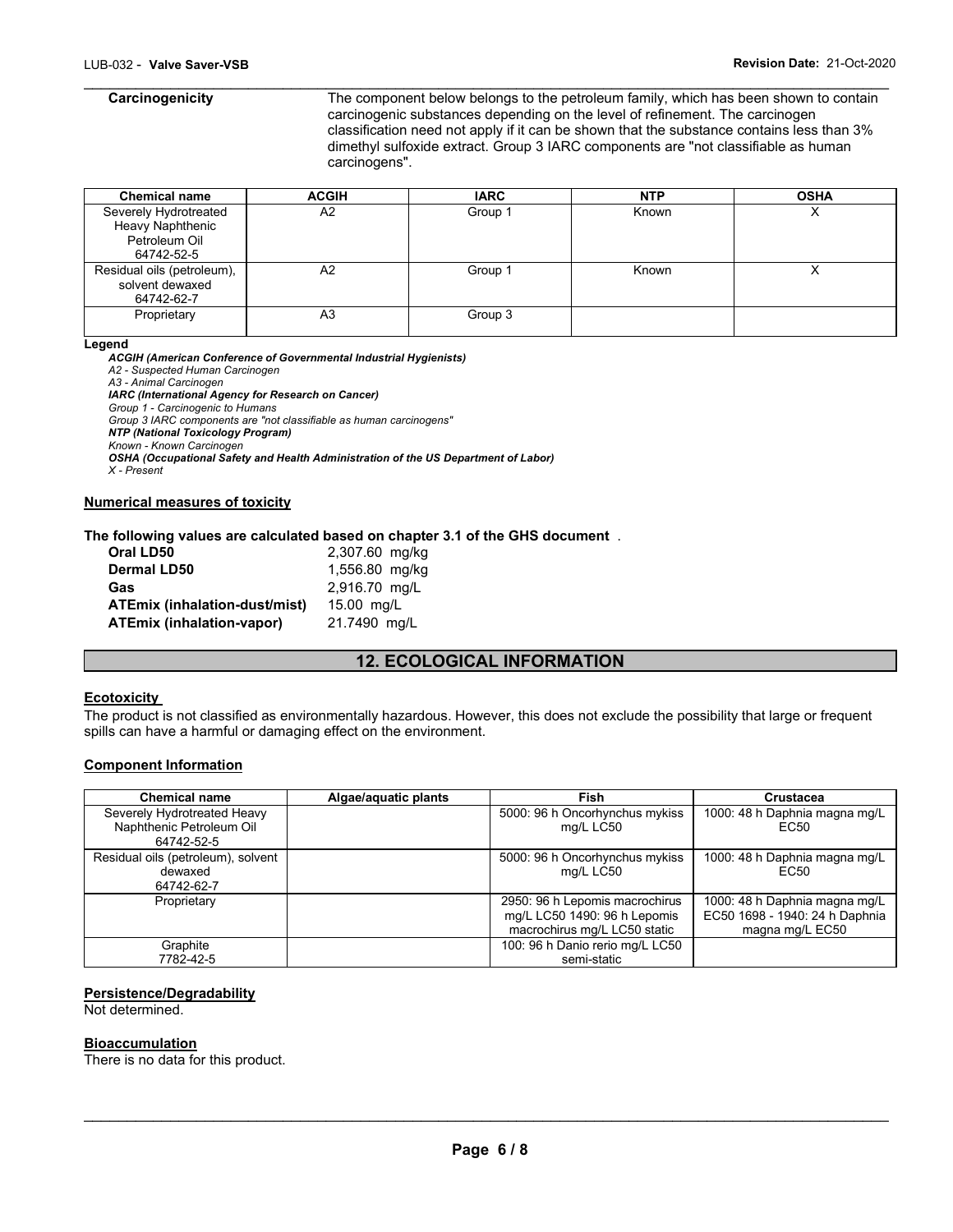#### **Mobility**

| <b>Chemical name</b> | coefficient<br>.<br>artitior' |
|----------------------|-------------------------------|
| Proprietary          | 0.81                          |

\_\_\_\_\_\_\_\_\_\_\_\_\_\_\_\_\_\_\_\_\_\_\_\_\_\_\_\_\_\_\_\_\_\_\_\_\_\_\_\_\_\_\_\_\_\_\_\_\_\_\_\_\_\_\_\_\_\_\_\_\_\_\_\_\_\_\_\_\_\_\_\_\_\_\_\_\_\_\_\_\_\_\_\_\_\_\_\_\_\_\_\_\_

#### **Other Adverse Effects**

Not determined

L

### **13. DISPOSAL CONSIDERATIONS**

#### **Waste Treatment Methods**

| Disposal should be in accordance with applicable regional, national and local laws and<br><b>Disposal of Wastes</b><br>regulations.           |  |
|-----------------------------------------------------------------------------------------------------------------------------------------------|--|
| <b>Contaminated Packaging</b><br>Disposal should be in accordance with applicable regional, national and local laws and<br>regulations.       |  |
| <b>14. TRANSPORT INFORMATION</b>                                                                                                              |  |
| <b>Note</b><br>Please see current shipping paper for most up to date shipping information, including<br>exemptions and special circumstances. |  |
| DOT<br>Not regulated                                                                                                                          |  |
| <b>ATAI</b><br>Not regulated                                                                                                                  |  |
| <b>IMDG</b><br>Not regulated                                                                                                                  |  |

## **15. REGULATORY INFORMATION**

#### **International Inventories**

| <b>Chemical name</b>                                       |        | TSCA TSCA Inventory   DSL/NDSL   EINECS/ELI  <br><b>Status</b> | <b>NCS</b> | <b>ENCS</b> | <b>IECSC</b> | <b>KECL</b> | <b>PICCS</b> | <b>AICS</b> |
|------------------------------------------------------------|--------|----------------------------------------------------------------|------------|-------------|--------------|-------------|--------------|-------------|
| Severely Hydrotreated<br>Heavy Naphthenic<br>Petroleum Oil | x      | <b>ACTIVE</b>                                                  |            |             |              |             |              |             |
| Residual oils (petroleum),<br>solvent dewaxed              | X      | <b>ACTIVE</b>                                                  |            |             |              |             |              |             |
| Proprietary                                                | v<br>⌒ | <b>ACTIVE</b>                                                  |            |             |              |             |              |             |
| Graphite                                                   |        | <b>ACTIVE</b>                                                  |            |             |              |             |              |             |

**Legend:** 

*TSCA - United States Toxic Substances Control Act Section 8(b) Inventory* 

*DSL/NDSL - Canadian Domestic Substances List/Non-Domestic Substances List* 

*EINECS/ELINCS - European Inventory of Existing Chemical Substances/European List of Notified Chemical Substances* 

*ENCS - Japan Existing and New Chemical Substances* 

*IECSC - China Inventory of Existing Chemical Substances* 

*KECL - Korean Existing and Evaluated Chemical Substances* 

*PICCS - Philippines Inventory of Chemicals and Chemical Substances* 

*AICS - Australian Inventory of Chemical Substances* 

#### **US Federal Regulations**

#### **CERCLA**

This material, as supplied, does not contain any substances regulated as hazardous substances under the Comprehensive Environmental Response Compensation and Liability Act (CERCLA) (40 CFR 302) or the Superfund Amendments and Reauthorization Act (SARA) (40 CFR 355).